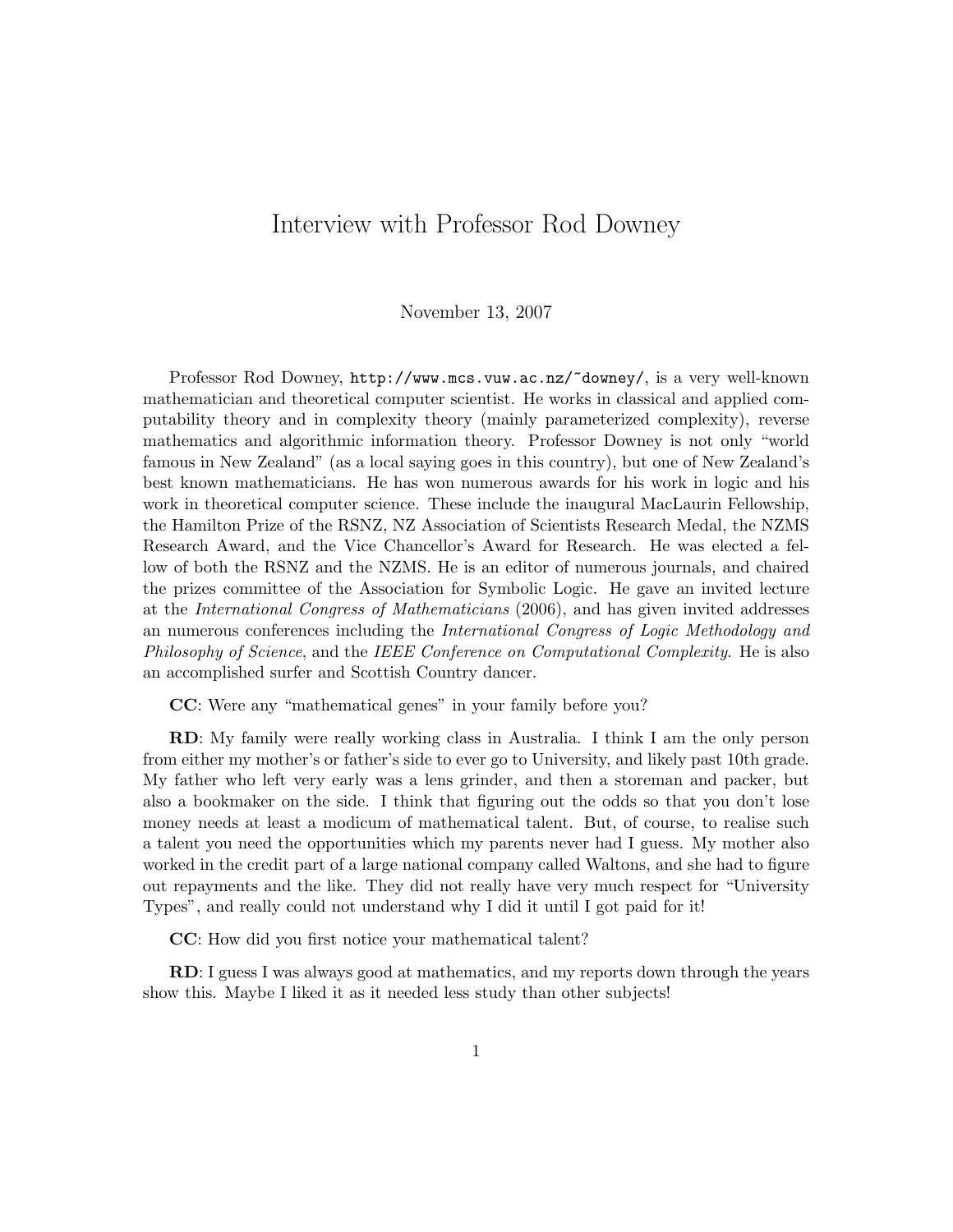CC: Were you interested in Mathematical Olympiads?

RD: From the point of view of those doing it I think it's nice in that it encourages mathematics, and more generally science. My eldest son was involved in the final few of the Chemistry Olympiad, and had all that training. He did not make the team, but it was a great experience for him and encouraged him towards science. I believe that this is the really nice part of Math Olympiad, programming contests etc. It is such a good benefit to those who participate, at all levels not just those who go away as finally selected. The only negative I have is that it encourages a certain view of mathematics as combinatorial exercises, which colours the views of young people about the nature of mathematics. Do successes from the Math Olympiad go on to being good mathematicians? I don't know. But certainly one of my recent postdoctoral fellows, Antonio Montalbán, was very successful for Uruguay in the Math Olympiad, and is regarded as one of the finest recent graduates in logic in the world. He is now an Assistant Professor in the University of Chicago.

CC: Who was your first mathematical mentors?

RD: Hmm. What is a "mentor" varies with time. I have recollections about a collection of these. The first person who I remember really exciting me was a headmaster, called Harry Seldon, in a little school I went to called Rainworth with one class per year. This headmaster would take over from the other teachers at will, and try to inspire us with English poetry and mathematics. He was in his last years of teaching and had a very colourful past with many stories and "punishing" methods of class control, the cane being legal in those days. I still read and love poetry to this day, so maybe he had a big effect. I remember he challenged us by mocking "The Hollow Men" by T. S. Elliot, and later I went up to him and said that actually I liked it and thought it was a great poem. He berated me for not getting up in class and showing the courage of my convictions, a lesson which has stuck. He showed us the mysteries of Pascal's Triangle in year 6, and I was captivated by the beauty. He encouraged me to study my sister's high school book on Euclidean geometry and again I was fascinated at those wonderful proofs about inscribed triangles and the like. At high school we had quality mathematics teachers, but at some stage I decided that I wanted to do logic and philosophy, a high school subject in Queensland, usually done as an easy option instead of mathematics. Clearly as a logician many years later, it was a good option. We had a great teacher there, Miss Jenela Miller, who had real insight into logic, and encouraged me by loaning me university texts.

Later, as an undergraduate at university, I was inspired by the teaching of the then youngish Phil Diamond, Barry Jones (a wonderfully disorganised but insightful algebraist who clearly loved mathematics), and a logician Neil Williams, who challenged me with work by Tarski's student Szmielew on the decidability of the elementary theory of abelian groups. At Monash I was lucky to interact with the gifted Chris Ash, and a young student of Nerode called Rick Smith, who was very inspiring. But while he was kind of inspiring, one gift he made was asking me to prove a certain "theorem" which "ought to be routine".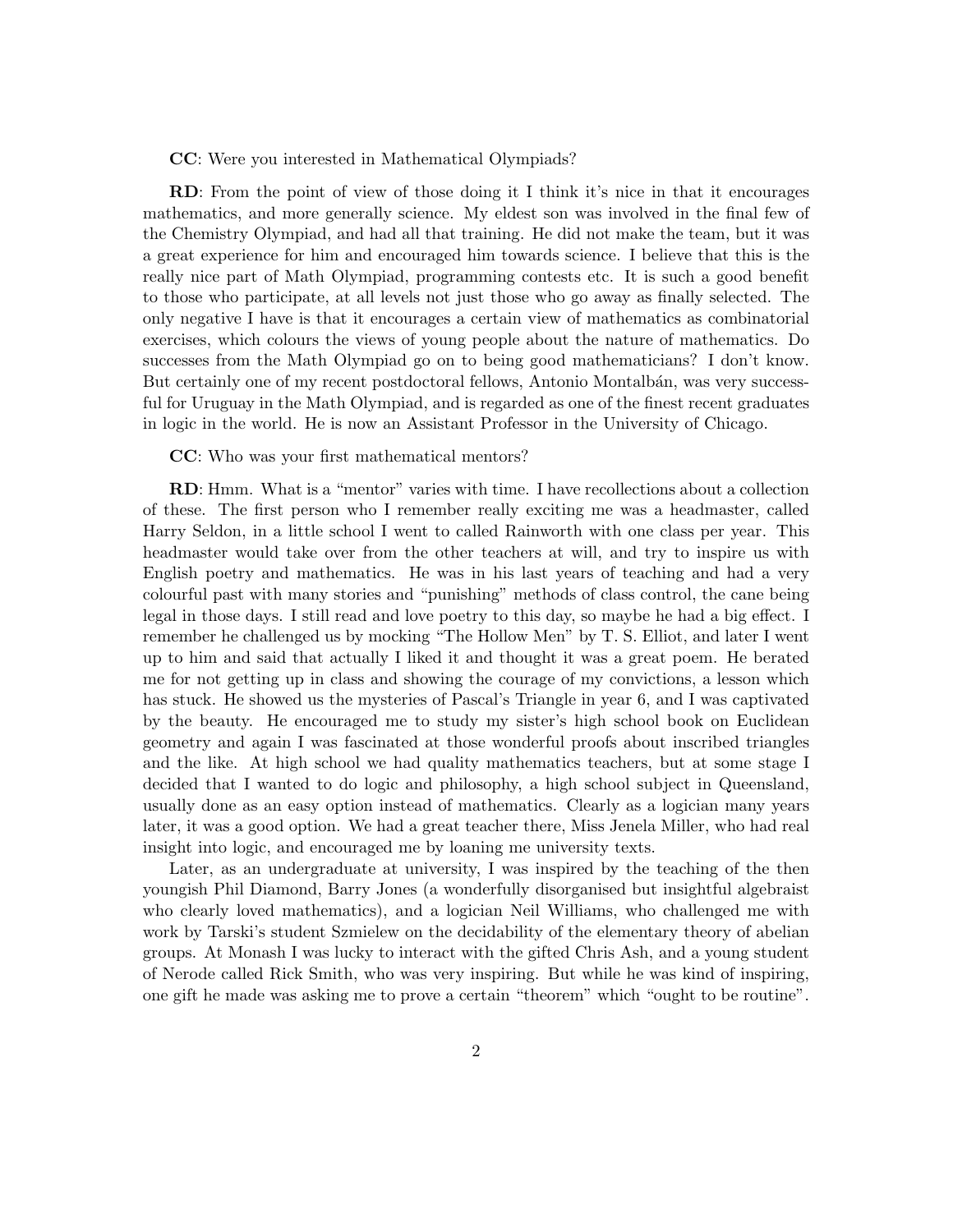For a long time I thought I must be so stupid as I could not get the proof to work, until I realised that the reason was that the theorem was not true! This lead to the discovery of a class of Turing degrees called the ANC degrees which I am still trying to understand to this day.

Finally I think there is that time when you meet someone who really opens your eyes to the really right way to think about mathematics, and how things "really work". Often it is more than one person and to a lesser extend this has been true of my interactions with Richard Shore, Carl Jockusch and Mike Stob, but after talking with Ted Slaman I found my thinking had really changed and really opened up. The same was true later when I met Mike Fellows and his view of computer science.

Of course there are the other kind of mentors who you need I think. Those people who don't directly work with you but whose encouragement and sometimes influence help so much. For me I would especially single out Anil Nerode, who has been unwavering with his support and advice, though sometimes I ignored him (you must come to America to succeed, etc.) Here in New Zealand Rob Goldblatt has been exceptionally supportive.

CC: Do you remember your first published paper?

RD: Yes. I had kind of two. The first was a research announcement, but the first real paper was published in the Z. Math. Logik Grundlagen Math. and I was so excited when the acceptance letter came on the recycled paper they used to use in East Germany. It wasn't much of a paper, but I was finally a published author!

CC: As I said in the introduction you are one of New Zealand's best known mathematicians. But you don't work in "core mathematics", algebra, analysis, geometry. . .

RD: That's not completely true. It's just that when I do things like algebra, I do them from a logical point of view. I have always been fascinated by computation and complexity. For example, one of my recent papers appeared in the Journal of Algebra and is devoted to understanding computable aspects of ideals in computable rings, and a recent paper with Montalb´an looks at the complexity of the isomorphism problem for torsion free abelian groups. One consequence of this work is to show how badly the integral homology sequence is as an invariant for finitely presented groups. Logicians can attack questions like, when are no reasonable invariants possible for classification of objects? As a computability theorist, showing that such a problem is  $\Sigma_1^1$  complete means that any set of invariants must be as complex as the classification problem itself, and hence no reasonable invariants are possible. I have been interested in effective mathematics for a long time, but have always had the view from logic. I guess that that is just taste. In computer science, the problems are so easy to state and so hard; it is so fascinating.

It is also true I think that one's perception of "core" mathematics is kind of political. I think all mathematicians should know epsilon delta arguments, but by the same token, they should be forced to do logic.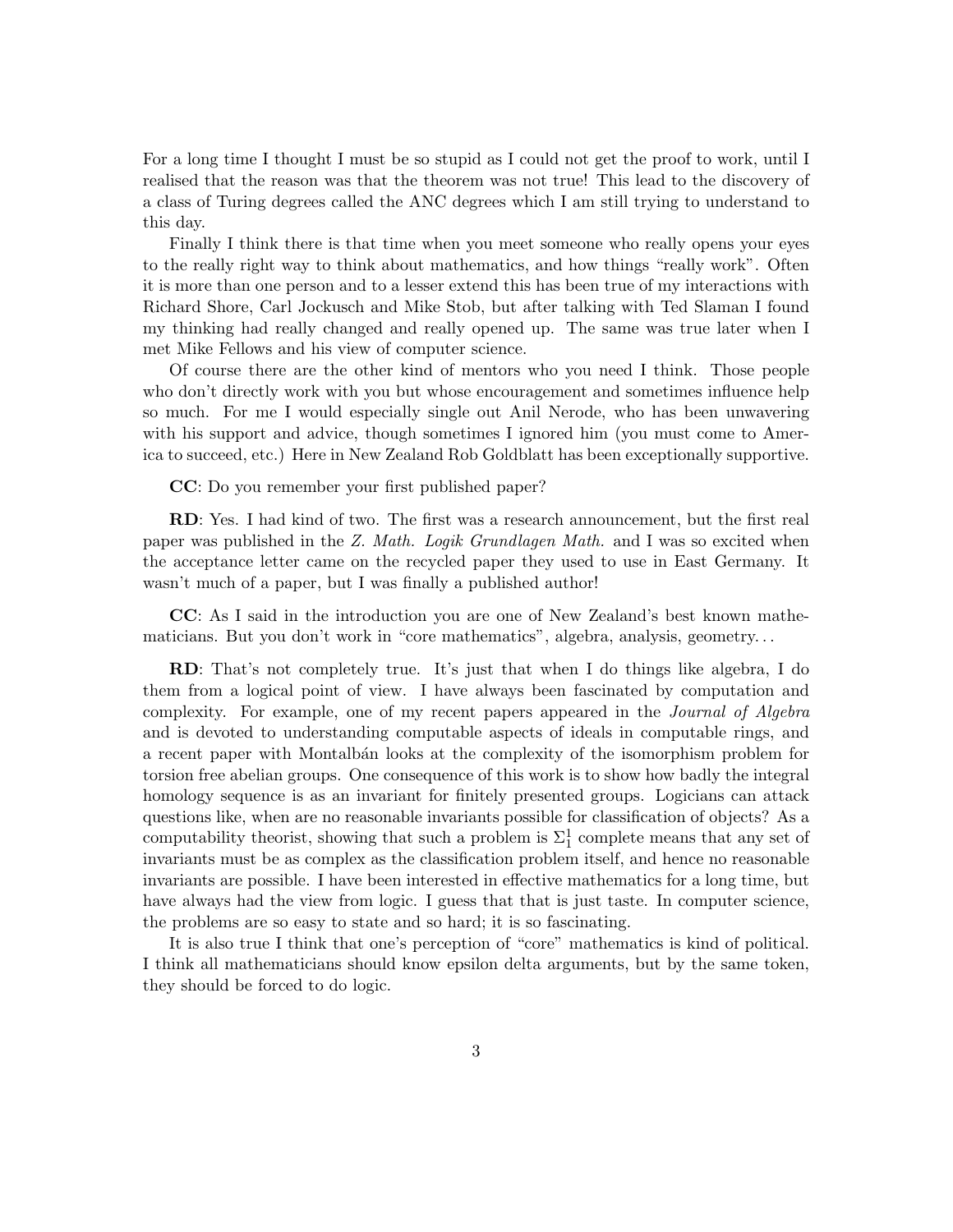CC: Very interesting. Do you present your papers in algebra to logic or algebra meetings?

RD: Almost always logic meetings, but I often use those papers as the bases for colloquia in math departments.

CC: Tell us about your work in reverse mathematics.

RD: Reverse mathematics in its modern form goes back to an ICM talk of Harvey Friedman and the efforts particularly of Harvey and Steve Simpson. The idea is that we try to understand the proof theoretical strength of various theorems of classical mathematics using calibrations in second order arithmetic. This idea really has its roots in the Greeks: is the parallel axiom necessary? The outgrowth is not only deeper understanding of these systems but also sometimes completely new proofs or, indeed, new mathematics. A great example of this is Montalbán's invention of totally new invariants (signed trees) to analyse the strength of various theorems concerning linear orderings. There are five basic systems coming from restricted comprehension axioms, saying that certain objects defined in a certain way can be "comprehended". The base system is called  $RCA<sub>0</sub>$  and is strong enough to prove basic facts, of, say, countable algebra including some strong results like "Every field has an algebraic closure", whereas to prove *uniqueness* one requires what is called  $ACA_0$ , arithmetical comprehension. Roughly speaking this is like comprehending the Turing jump. There are other systems, WKL<sub>0</sub> saying that every infinite binary tree has a path, and higher systems  $\text{ATR}_0$  and  $\Pi_1^1$ -CA. There are also a bunch of currently poorly understood systems at the bottom, such as those related to Ramsey's Theorem for pairs. A nice example is the fact that the theorem that every countable commutative ring with identity has a prime ideal is equivalent to  $WKL_0$  but if we replace "prime" by "maximal" then the result is equivalent to the *provably stronger* system  $ACA_0$ . The hidden fact is that there must be a different proof of the existence of a prime ideal to prove the prime ideal theorem. An excellent introduction is a classic paper of Friedman, Simpson and Smith in the Annals of Applied and Pure Logic: Countable algebra and set existence axioms. One must be careful with the results as they tend to be representation dependent.

It is natural for someone working in computability theory to consider reverse mathematics, since often there is an alignment of the effective content of a computable version of a theorem with the proof theoretical content viewed via reverse mathematics. Many techniques are familiar to a computability theorist. But it is a mistake to think that they are the same but clothed differently. A good example is the Robertson Seymour Theorem that finite graphs are well quasi-ordered by the minor ordering. This is true in computable mathematics, but not provable in any of the systems above even for graphs of bounded tree-width.

My own work has been mainly in algebra and combinatorics. With Stefan Lempp I investigated the well-know Dushnik-Miller result that every countable linear ordering has a nontrivial self-embedding using (for the first time) a priority argument to show that this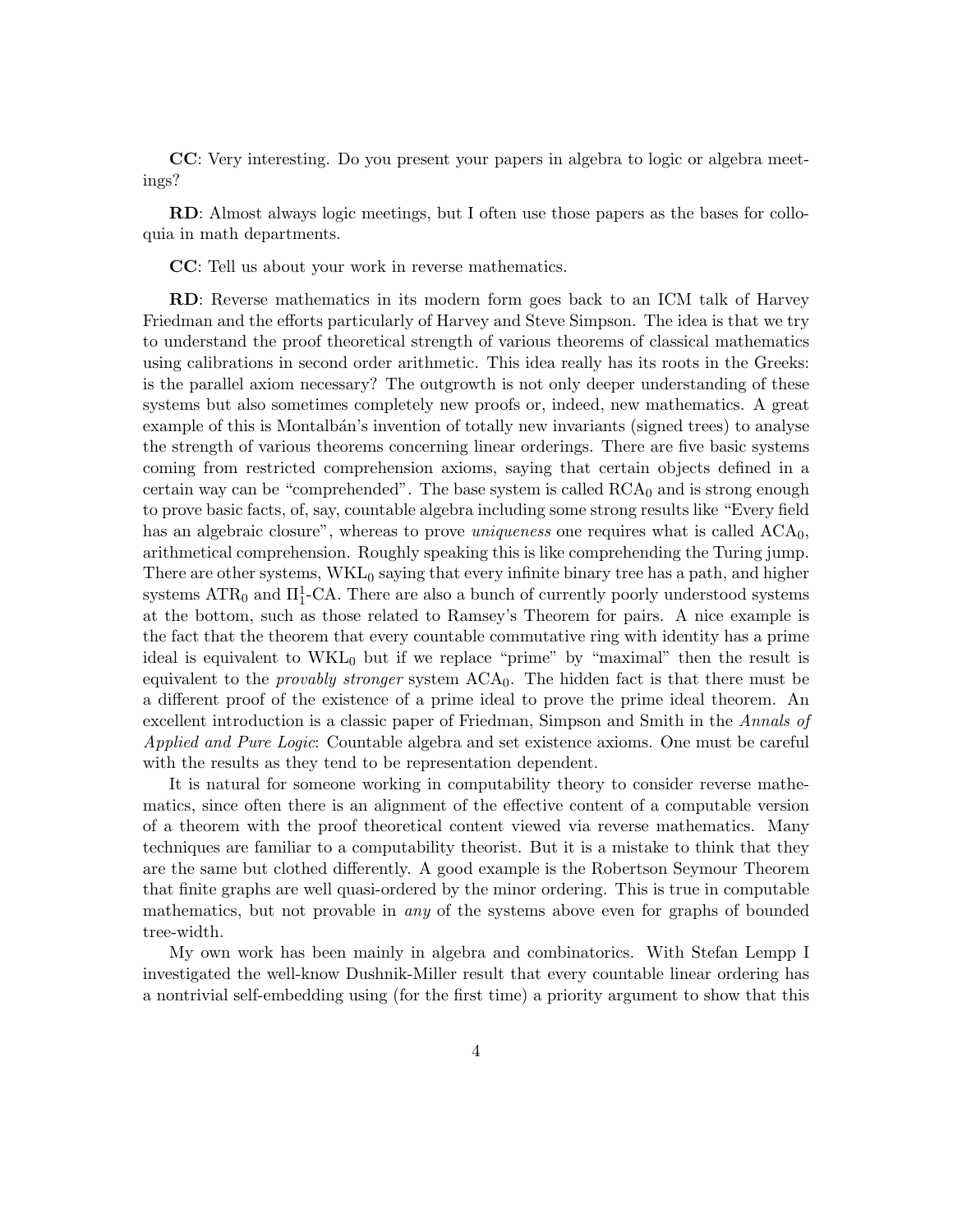is equivalent to ACA0. I did some work on Hahn's Theorem and on free groups with Reed Solomon, and also with Lempp and Hirschfeldt on questions about extensions of partial ordering to linear orderings. (For example, every well partial ordering has a well ordered extension; this is a very strong theorem as it turns out.) More recently, with Lempp and Joe Mileti we look at the dumbest questions one might imagine. We showed that the "theorem" that every commutative ring with identity that is not a field has a nontrivial ideal is equivalent to  $WKL_0$  but the "theorem" that it has a principal ideal is provable equivalent to  $ACA<sub>0</sub>$  and so provably harder! The same is true for vector spaces. Reverse mathematics is a really attractive subject, but I do think something could be refined here, such as the number of applications of the comprehension needed for the result. It is also related to proof mining I think, and I really like the work of Jeremy Avigad and his co-authors here.

CC: In your career what has given you the most satisfaction?

RD: Effecting change. I think I have really changed the thinking of a number of young people both in complexity theory and logic. It makes me really proud to see how many of them are succeeding all round the world. With the work of the NZIMA and the NZMRI I think we have been a truly positive force in New Zealand, with the brilliant Kaikoura, Nelson and New Plymouth conferences, as well as the joint Israel-NZMS and upcoming NZMS-AMS joint meetings. These were undreamed of when I came to New Zealand and I would like to think I was a positive force behind them. I also like to think I can ask good questions, and have effected change with parameterized complexity and with the current interest in algorithmic information theory. I have plans for future directions such as trying to comprehend the great similarities between online and computable thinking, but who knows? Likely most things will be done by the next crop of young people who seem to get smarter every year.

CC: What attraction can New Zealand offer to a famous Ausie mathematician?

RD: For me, New Zealand has been a great place to be a mathematician, and Victoria University has been exceptionally supportive. I came just before the WWW, and the internet. Early on, collaborative research was, sent a letter, wait a month for the reply (probably solving the problem in the waiting time), occasionally visit a famous place. This has changed with e-mail and web access. Also there was almost no money for research for mathematics in the 80's, but the Marsden fund has highlighted the world class work that some mathematicians have done in New Zealand and we are favourably viewed in New Zealand. Part of this is through the efforts of Vaughan Jones who, after winning the Fields Medal, worked on bringing world class people to interact with New Zealanders and summer schools etc., especially through the NZMRI (directors Marston Conder, Downey, Vaughan Jones, David Gauld, Gaven Martin), and later the NZIMA. Up to the present year I believe that we have had a nicer place to do mathematics than, say, Australia. But recently the demise of the NZIMA because of changes to government policy perhaps spells problems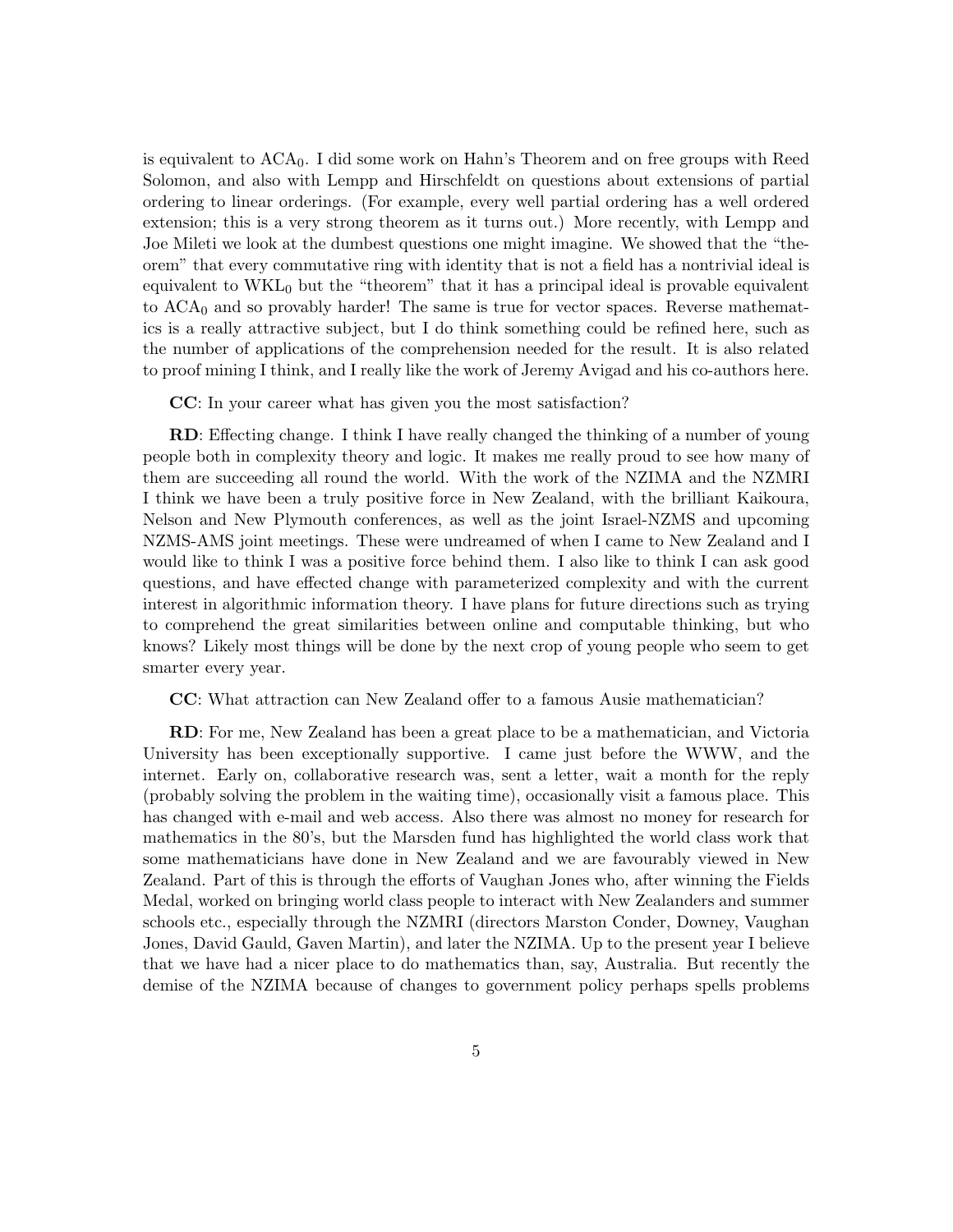ahead, though mathematics is still supported indirectly by computational biology which is big here in New Zealand with the work of Mike Steel and others. The Marsden fund remains the main supporter and I have had a succession of very very talented postdoctoral fellows to work (and compete!) with down through the years. Working with outstanding young people is so much fun.

Also New Zealand has good surf and is really a nice albeit cool place to live. And I get to work in 10 minutes, and surf nice places. Life is too short to spend it in traffic.

CC: You are extremely prolific, publishing many multi-author papers. How do you organise this co-operation across continents?

RD: Part of the answer is above, via the internet. There remain co-authors I have not met. I have found mathematics and CS as a social endeavour. It is so much fun to work with others. That is the only downside of New Zealand, you really do have to travel to see others and this is nontrivial. I remember in the early days when I had little money, I asked the travel agent to find me the cheapest fare. This turned out to be Wellington-Sydney-Tokyo-Amsterdam-Tel Aviv, (to go to Haifa) and there were bad connections. 54 hours! But mainly if I start working with someone then I will continue this for quite a while after they leave and expect them to do the same. I have found also that short sharp visits you work up to are very effective.

CC: Tell us about your "parameterized complexity theory".

RD: Mike Fellows and I met at a conference in Palmerston North over some fine New Zealand wine. He had come to New Zealand to surf it being inspired by the old movie "Endless Summer". We discovered that we were both interested in complexity, something that I had been teaching myself at VUW. I had read his paper "Nonconstructive Advances in Polynomial Time Complexity" as was telling him about this stuff, saying it resembled his talk, before he told me that he was the author. He gave me the (Abrahamson, Ellis, Fellows, Mata) PGT paper (*On the complexity of fixed-parameter problems*, FOCS, 1989) the first attempt to study  $n^c$  vs.  $n^{g(k)}$  asymptotic behaviour. The fact that there might be something interesting in this had been noted earlier in passing by Ken Regan, and also in 1982, Moshe Vardi had suggested that perhaps traditional complexity was wrong for databases, and a complexity based around the query size might be more appropriate. There were also some earlier work focussing on parametric issues without any completeness by Fellows and Langston in the mid 80's. This Fellows-Langston work was an important conceptual precursor. Of course, as can be seen in, say, Garey and Johnson, it had long been realised that "some forms of intractability seem better than others" but there was no real formalisation I think, except for approximation.

The PGT paper was the first to set up a complexity theory to try to explain the behaviour. The setup was nonuniform, only really applied to parameterizations of NP complete problems and the notion of reduction was extremely clumsy. Additionally, the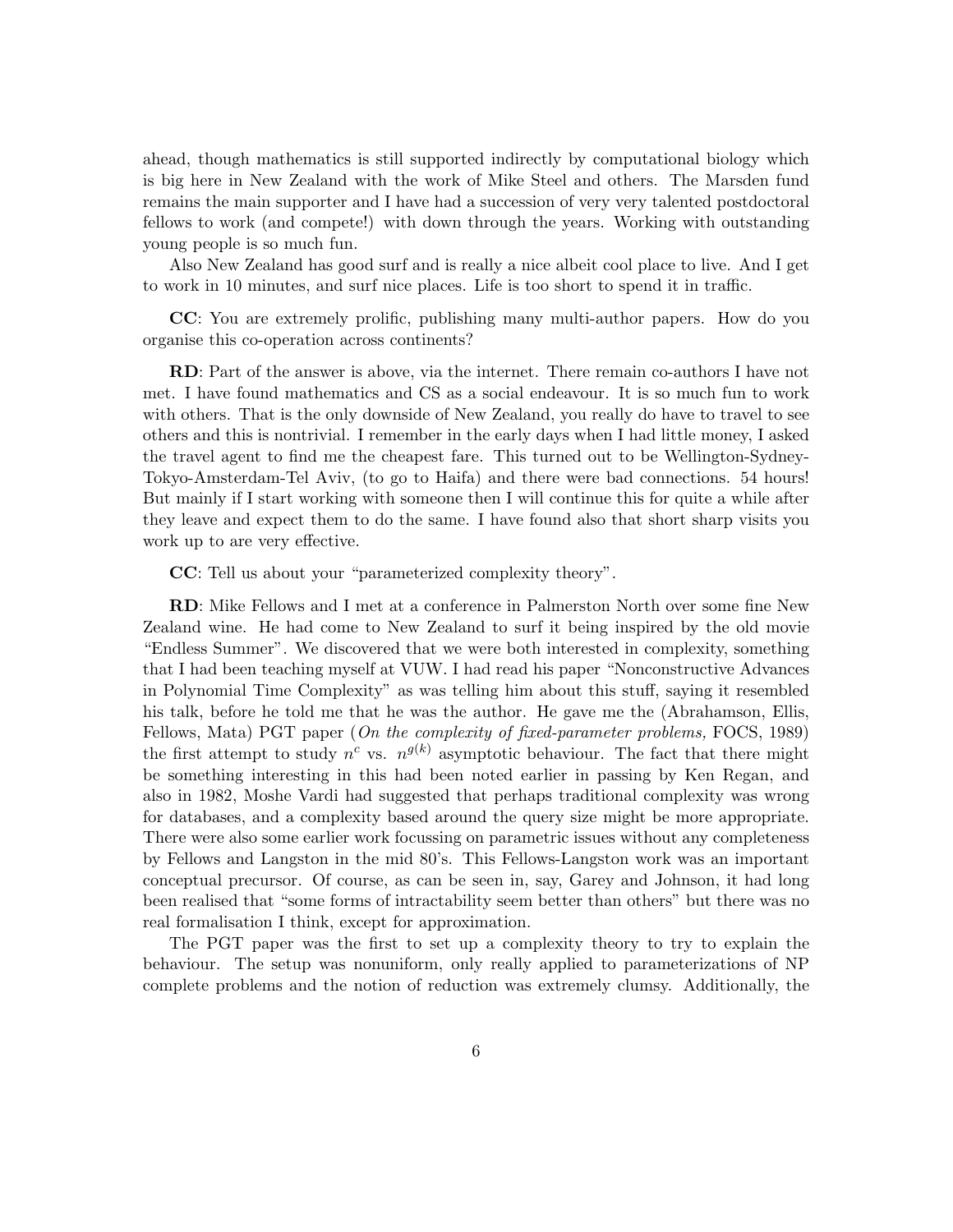hardness results needed something like "P-space complete by the slice." It was not fine grained enough also to address the final W-hierarchy. Still it is a seminal paper I think.

As Mike Fellows was well supported with loads of grant money, he asked me to visit him in Canada. We corresponded a lot, as this was the beginning of the internet and e-mail. Then at some stage, particularly on a surf trip around the North Island of New Zealand, we figured out the main definitions and proved some basic hardness results for the W-hierarchy, and some basic fixed parameter tractability (FPT) results. It was really exciting seeing it come out. Those first six papers we felt that we were really on to something. People like Anil Nerode were really supportive. I recently look at one of the first announcements of the material at Dagstuhl in April 1992. I remember giving the talk as the first of the conference maybe, and being totally jet-lagged arriving from New Zealand the day before, after maybe 40 hours travel. Someone at a recent Dagstuhl who was there said that at the time he thought that this was yet another uninteresting hierarchy in complexity theory, but he said to me how wrong he was. I found that comment very rewarding.

Practitioners of computer science will tell you that classical complexity often cannot be used to explain the computational behaviour of algorithms in real life. The idea is that we tried to design a complexity theory which perhaps better addresses this. The idea is to systematise the observation that sometimes when a parameter is fixed, perhaps a graph width metric in a hidden case, computational behaviour can be much better. The example always used is VERTEX COVER where for a fixed  $k$ , there are algorithms running in about  $1.26^k k^2 + 2n$  for graphs of size n and these are implemented using simple reduction rules. They actually perform extremely well on, for instance, problems from computational biology, such as the work of Mike Langston on genomic sequences on irradiated mice. One the other hand, there seem to be problems such as DOMINATING SET where the only algorithm essentially "tries all possibilities". Thus it runs in time  $n^{k+1}$  or worse. The point here is that  $k$ -VERTEX COVER is linear time for each  $k$  whereas  $k$ -DOMINATING SET has the exponent increasing with k. Of course being able to prove that this is really the case would show that  $P \neq NP$ . Thus we use a hardness theory to show that things like k-DOMINATING SET cannot be done in time  $O(n^c)$  with c independent of k unless there is a algorithm running in time  $O(n^{c'})$  for deciding if a Turing machine with arbitrary fanout has a accepting path of length  $k$ ,  $c'$  independent of  $k$ .

There have been many surveys of this area and now there is a whole conference devoted to it, as well as three books (Downey-Fellows, Flum-Grohe, Niedermeier) with another on the way (Fernau), and several Journal special issues (such as *The Computer Journal*), that I believe it has penetrated the consciousness to the extent that I won't develop this further here. (For details see my web site.)

What is really nice is that it has been developed by lots of strong young people such as Martin Grohe, Rolf Niedermeier, Vantakesh Raman, and their students, and the development is ever expanding. We know that you can use it to show no reasonable PTAS's and there are continuing interactions with things like ETH and non-approximations. We have even been successful in having real dialogue between people doing parameterized complex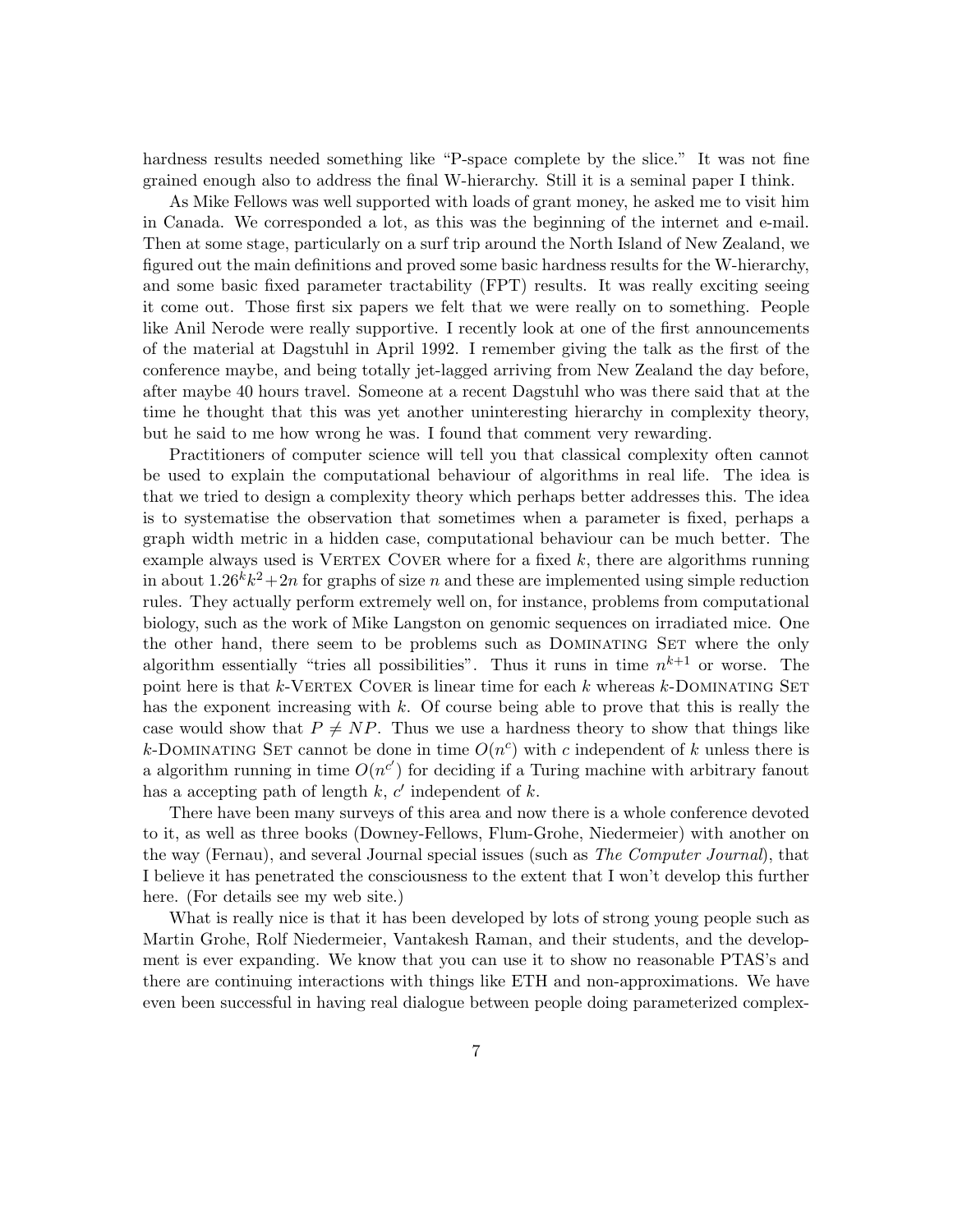ity and heuristics, such as the IWPEC and Dagstuhl series. It is really satisfying that our intuitions that this was something important turned out to be correct.

Actually early on we had a lot of negative comments about the work, reports saying that there was too much work in this area, and one classic saying "what this area really needs is for it to be developed by someone like (snip) (at a big name university like (snip))". It is hard to get new ideas to penetrate I think. The first book was important as it allowed people to access the material, rather then relying on "big conferences" so conservative. That is, rather than the social version of research which has us all working, like reef fish, on the current "hot" topic. I remember saying to Mike, if the stuff is good people will take it up. As anyone who knows him will say he always had absolute faith in the area.

This remains one of the nice things about Wellington, in that there is not much pressure on you to conform to the current fashions in research. I don't like the current CS culture of "what must I do to get into the next (STOC/FOCS/STACS/ICALP/CCC/etc)"; maybe this is a Math vs. CS view.

There is a huge amount to understand about practical computation. For example, we seem a long way from understanding why commercial SAT solvers are so effective when Sat is such a generically hard problem. As Moshe Vardi once said in a talk when he was young, Sat was thought of as being akin to bubonic plague (my paraphrasing), and now it is routinely used. The same seems true for commercial uses of automatic verification of properties. Perhaps there is some kind of parametric solution using the distributions. These seem such important problems to understand. Another example is the work of Abdulla and others using well-quasi-ordering theory to verify infinite state systems, but then implementing something that should take the life of the universe to work, at least in theory, but then on real data it works very nicely thank you. There is no theoretical explanation for this phenomenon. Surely if we understood why then we would be better able to design and understand such tools.

For the present time, I am willing to accept that  $P \neq NP$  as a working axiom, but then this seems far from explaining all sorts of great questions arising from practical computation. Also, for instance, there have been astonishing results in complexity using the pseudo-random generators and it would be nice to develop this theory in the parametric setting.

CC: Can you explain in plain English one of your favourite theorems, its meaning, significance, and, maybe, relevance outside mathematics?

RD: Do you mean favourite theorem of mine or of others?

CC: Yes, favourite and not necessarily yours.

RD: From others, my favourites include the calculation of the number of derangements (the beautiful fact that  $e$  comes in), the fundamental theorem of calculus  $(!)$ , Kruskal's Theorem that finite trees are well quasi-ordered by a minimal bad sequence argument, Co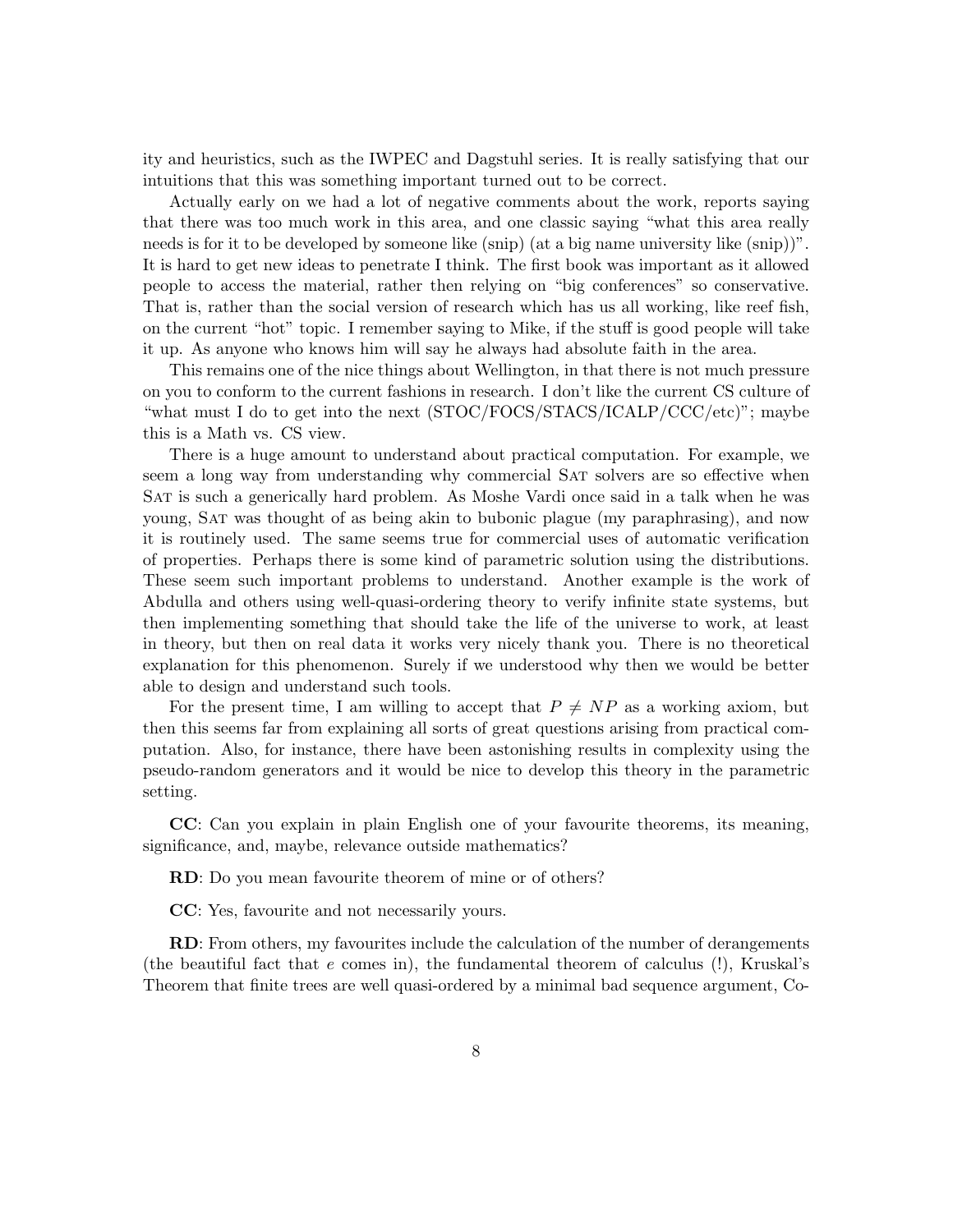hen's invention of forcing to solve the Continuum Hypothesis, and Sacks' density theorem for the computably enumerable Turing degrees. I guess I am attracted to material by the depth of the ideas in the proofs. For my own, I would like to say one of the  $W[1]$  hardness results, such as the early Downey-Fellows series, or the paper with Fellows, Geoff Whittle, and Alexander Vardy on coding theory, which says a lot about practical coding questions for linear codes, or the requirement-free solution to Post's problem with Hirschfeldt, Nies and Stephan, but to be honest the paper which sticks in my mind as most beautiful is one about nonembeddings in initial segments of the computably enumerable Turing degrees. To me this is such an elegant nonuniform argument. Likely it has little meaning outside the area, but the ideas of the proof are so nice to me.

CC: You are regarded as one of the world's best in logic circles. Please share with us your vision about the future of this important discipline.

RD: Logic is a funny game. There is classical logic, being set theory, computability theory, proof theory and model theory which historically reflect classical mathematics. In their classical forms to me that are important in that they give insights and alternative views of what mathematics is. For example, it is interesting that category theory gives one version of what a "natural" transformation is, yet in logic the idea of natural seems to go hand in hand with definable. Computability theory and complexity theory to me ask more deeply "what does it mean for there to be a solution". I was talking with one of Vaughan Jones' students who was studying "classical" mathematics, and found it hard to calculate various polynomials related to the Jones polynomial, and was totally unaware of what  $\#P$  is. There seems now a trend that this classical form of logic is going back more to its roots and giving more insight back into classical mathematics. What is so sad to me is that because of hiring policies, there seems a loss of this expertise from many departments around the world. This is unfortunate as there seems no reason to limit your perspectives.

On the other hand, there has been a spectacular interaction between logic and computer science, with much of the world's best work in logic being in computer science. There are nice surveys in and around "On the Unusual Effectiveness of Logic in Computer Science" (Moshe Vardi). If you think about it this is really natural. For example, in parameterized complexity, and algorithmics more generally there has been so much emphasis on logical structure and metatheorems, rather than heroic case analysis. It is also a salutary lesson to us and maybe funding agencies. I remember when I was young a senior logician referred to fuzzy logic as "mathematical pornography", and now look how this has revolutionised the construction of, for example, washing machines. So much for intuition.

From my own point of view, there are some really brilliant young people in logic, both classical and applied, and in terms of results the future looks fine. Whether they will win things like Fields Medals or Turing Awards is not clear to me as those things are so political, and the committees full of people who think whatever they do is the hardest and deepest thing on Earth. I found it a real tragedy that Shelah did not win the Fields Medal, in spite of the enormous depth and breadth of his work. But then again, neither did Lovasz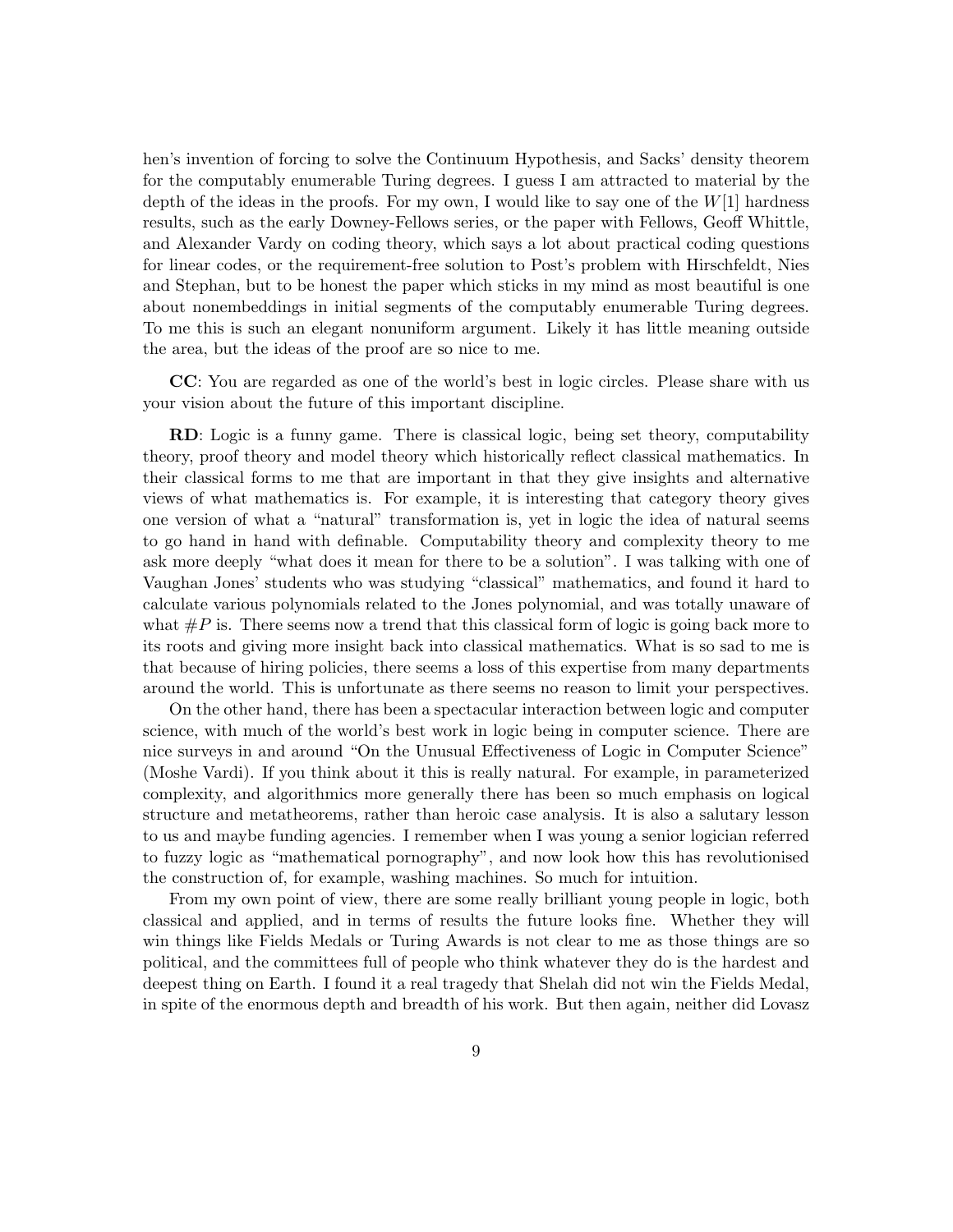nor Szemeredi.

CC: In the last years you have intensively and extensively worked in algorithmic information theory. Tell us about your long anticipated (and already extensively cited) book Algorithmic Randomness and Complexity (with Denis Hirschfeldt).

RD: In many ways this book was your fault Cris. One of my Postdocs, Richard Coles was working with you in Auckland and had come down with a question you had asked. This was immediately after attending a series of talks by Lance Fortnow in our NZMRI conference in Kaikoura (which appears in a collection of talks on basic complexity in a volume Aspects of Complexity, (with D. Hirschfeldt, editors), de Gruyter Series in Logic and Its Applications, Volume 4, 2001,  $vi+172$  pages.). Denis and I worked on this problem for some time, and then discovered this huge and rather neglected area with exciting interactions between computability, complexity, and randomness. We then made the possibly foolish decision to try to organise a mass of difficult to obtain material such as Solovay's wonderful notes, material from the Russian literature, and other unpublished material such as Stuart Kurtz's Thesis. Much of this material was really hard to find, and in some cases even harder to understand. The main point of some of these papers seemed to be to claim the theorem rather than to make the reader understand. We felt that we should present this in an accessible form, plus a few results we had recently proven, little imagining what was about to happen. Having got Solovay's and Stuart Kurtz's permission, we began the project, as usual thinking this would take two years ... Simultaneously there was an explosion of work with many new theorems and avenues for exploration found by a lots of gifted people, such as Andre Nies, Wolfgang Merkle, Jan Reimann, Antonin Kučera, Jack Lutz, Ted Slaman, to name a few, and then the book kind of took on a life of its own. In particular, I had some really gifted Postdocs and co-authors Denis Hirschfeldt, Joe Miller and Yu Liang who really discovered a lot. So here we are six years down the track, and 600 plus pages.

The main theme is what do levels of randomness and levels of computational power have to do with one another. Li-Vitanyi is a good basic introduction to the whole area of algorithmic information theory, as are other books such as yours and Ko's, but our book is really in depth concentration on randomness for real numbers and the relationship of this fact with computational power. For example, it has been shown recently things like Chaitin's  $\Omega$  which are random but have high computational power are quite exceptional amongst randoms, and almost all randoms have almost no computational power. This requires careful explanation, so buy the book!.

The survey "Calibrating Randomness" in the *Bulletin of Symbolic Logic* gives a reasonable idea, as well as a couple of relevant papers of mine "Five Lectures on Algorithmic Randomness" and "The Sixth Lecture on Algorithmic Randomness." It remains a source of amazement to me that the material on lowness has turned out to be so deep. This is also true of the connections between initial segment complexity and higher levels of randomness such as 2-randomness. The most obvious omission is resource bounded material,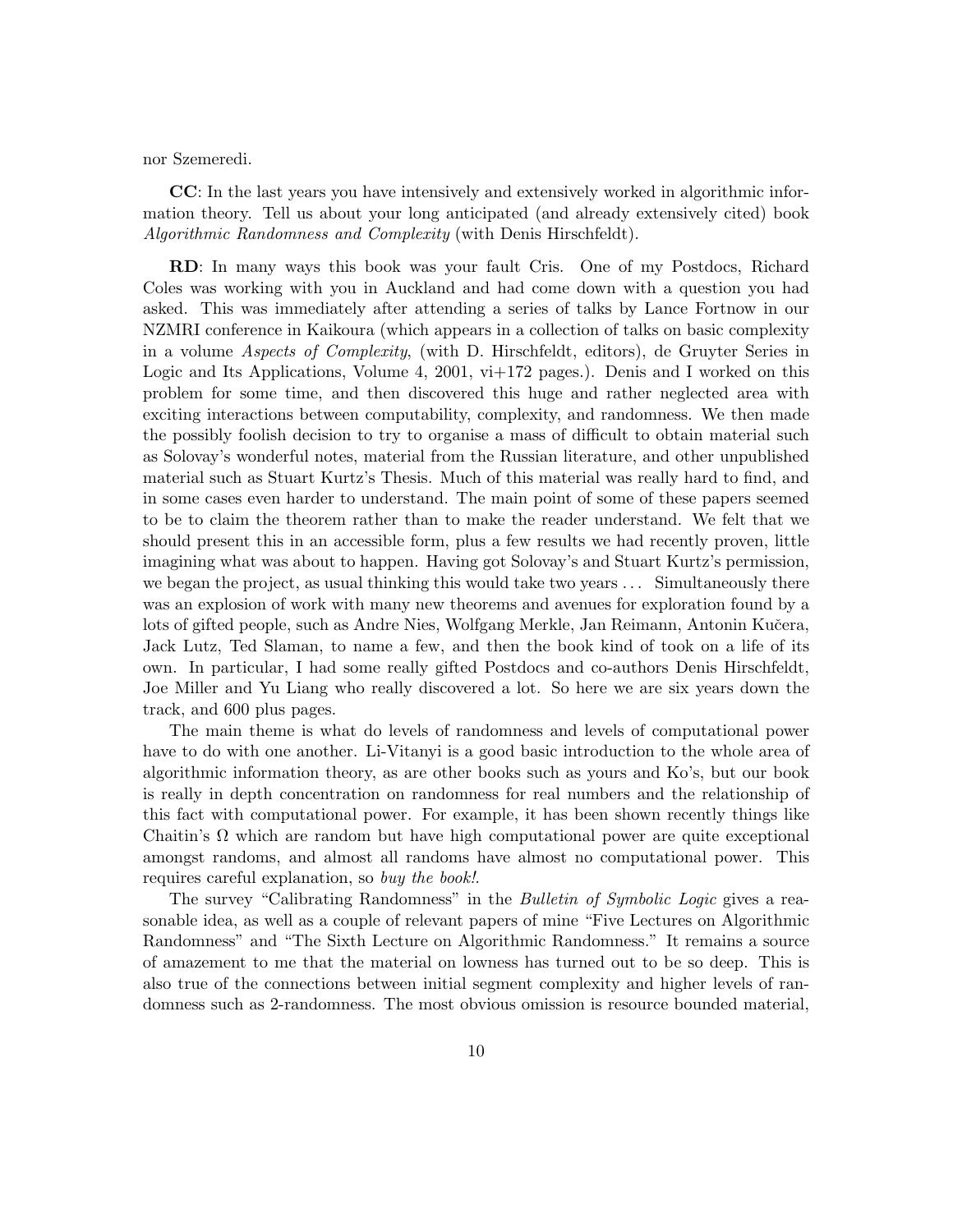but that must wait till later. Now the project is "almost" finished, as we have said no to any more additions. We plan the book to be available mid-2008, but as anyone knows the final checking takes forever. Especially with a meticulous co-author like Denis.

CC: Is mathematics relevant to computer science?

RD: Definitely and at many levels. There are the obvious algorithms behind many programmes, there is the obvious use of mathematics in design, the use in complexity theory, and many less obvious examples. Look at the work verifying safety and liveness properties using automata and wqo (well-quasi-ordering) theory, look at Kleinberg's work with Google, and small worlds. There are so many examples. On the other hand practitioners doing something like software engineering maybe don't see the obvious mathematics in the same way the people running helical CT scans don't see the mathematics and CS behind these things. This is always the trouble trying to support mathematics and/or theoretical CS; that somehow we must constantly be expected to prove to everyone why we are important, and underlay many of the main advances.

Of course, prejudices go the other way. CS has so many problems that are gifts to mathematics, but many traditional mathematics programmes completely ignore these areas.

CC: We have a strong group in theory in Auckland and we work hard to integrate ourselves: we teach theory courses, but also we "infuse" small theory chapters in applied CS classes. I will quote you a comment posted on a stage one forum by a CS student: "Most of us are doing or have already finished Maths 108/150, some are even doing level 2 Maths subjects. I understand Maths 108 is the minimum requirement for most Computer Science level 2 subjects. Just wondering what would be the best course of action for someone like us that hasn't taken a Math course yet. A lot of computer science students I know only care about the courses they're interested in and passionate about, and usually Maths isn't their passion. It just seems a shame to have to take up Maths when some of the best programmers I know get by fine without knowing it as extensively as 108/105. Please don't suggest a change of education provider. I am doing Maths myself, just curious and asking for a friend." What would you respond?

RD: Difficult question. I am sure that there are a lot of students in first year who think that they could design all of their degrees etc. Young people have very strong opinions. All I can say to them is that we believe that mathematics will enrich their understanding of CS and their view of the world. Students also benefit I think from doing philosophy and English and the like. This question comes mainly from areas such as CS where the university experience is seen more like an apprenticeship, rather than one which is a broadening experience. We also see the other side of the coin. We have students planning to be CS majors and discovering that university mathematics, especially the discrete, has little resemblance to high school maths, and is fascinating. These are often the very best